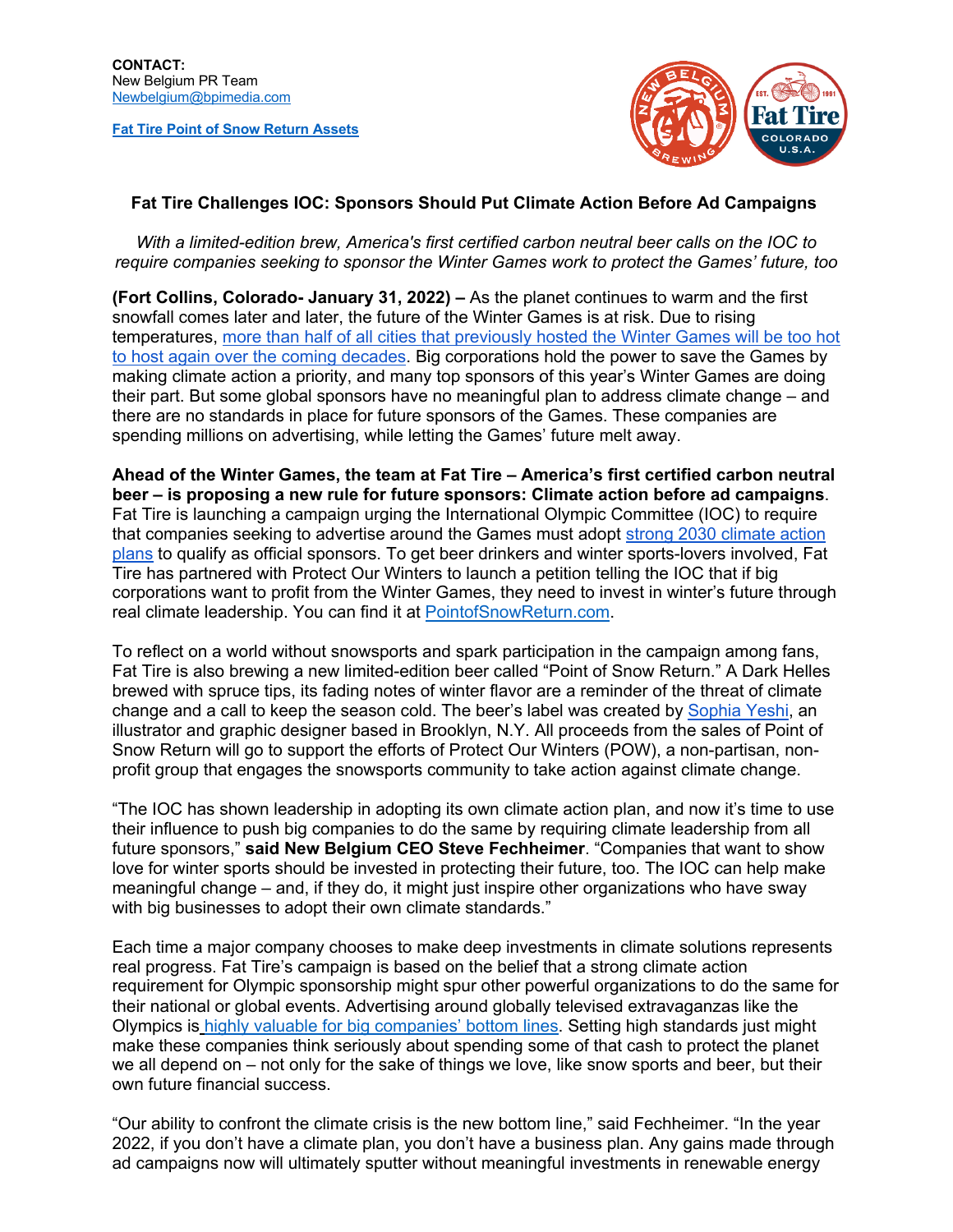sources, green technology, and sustainable innovation – not to mention the economic prosperity of customers and their communities, which determines the success of every business, no matter the size."

In 2020, New Belgium announced that Fat Tire had become America's first certified carbon neutral beer – and the entire company committed to reach net-zero emissions by 2030 through its own rigorous climate plan, which includes continual, company-wide initiatives to reduce total greenhouse gas emissions in alignment with the Science-Based Target Initiative (limiting warming to 1.5 Celsius) and investments in some of the world's highest impact projects to offset what emissions the company cannot yet eliminate. Visit DrinkSustainably.com to learn more about New Belgium's climate action plan and 2030 commitments, and to view a carbon neutrality blueprint the company released last year to share the results of its own significant investments with other breweries who want to follow a similar path.

"As a snowboarder, I've witnessed firsthand the detrimental effects climate change is having on winter," said **former Olympian and professional snowboarder Danny Davis**. "As a former Olympian, I believe it is the duty of those sponsoring an event that relies on cold weather and healthy snowpack to invest in meaningful climate plans."

Fat Tire's "Point of Snow Return" is a follow-up to last year's breakthrough release of "Torched Earth" – a less-than-stellar-tasting beer made only with ingredients from a climate-ravaged future. Along with "Torched Earth," Fat Tire raised awareness around the fact that two-thirds of Fortune 500 companies still don't have a 2030 climate plan, and launched a simple tool allowing users to see which companies have shown climate leadership – and which have not – and urge those still lacking action to step up.

"As we continue to push hard for strong climate policy, businesses must play a vital role in enacting systemic changes to the way that we source, distribute, and consume energy," said **POW Executive Director Mario Molina**. "Investing in climate action will not only protect the snow sports we love – and so much more – but also promote long-term business success. It's on all of us, as skiers and snowboarders, customers and employees, to raise our voices and demand change."

## **About Fat Tire**

Fat Tire Amber Ale was first introduced by New Belgium Brewing – a certified B Corporation – in 1991 and has long been one of America's most popular and enduring beers. As a member of 1% for the Planet, Fat Tire has established a fervent commitment to climate action that has driven the brand for more than 30 years. In 2020, the award-winning, easy-drinking ale became America's first certified carbon neutral beer and has invested significantly in customer education and advocacy around solutions to the climate crisis through Fat Tire's digital platform at DrinkSustainably.com.

## **About New Belgium Brewing**

New Belgium – a certified B Corporation – was founded in 1991 in Fort Collins, Colo., by Kim Jordan, a social worker, who built her company the only way a social worker would: People first. From the beginning, New Belgium established norms that were and still are rare in the business world: fully paid healthcare premiums for all coworkers, paying a living wage, open-book management, renewable energy sourcing, a free onsite medical clinic staffed by a doctor trained in trans medicine, and much more – practices that, all together, represent a unique 'humanpowered' business model that has expanded over the years, especially in advocating for human-powered business practices among larger companies. New Belgium expanded to Asheville, N.C., in 2016; Denver, Colo., in 2018, and San Francisco in 2021, and is currently the fastest-growing craft brewer in America. The company is famous for its flagship beer, Fat Tire Amber Ale, along with year-round favorites like Voodoo Ranger IPA (America's #1 IPA brand), Dominga Mimosa Sour, and La Folie Sour Brown Ale; as well as an award-winning wood-aged